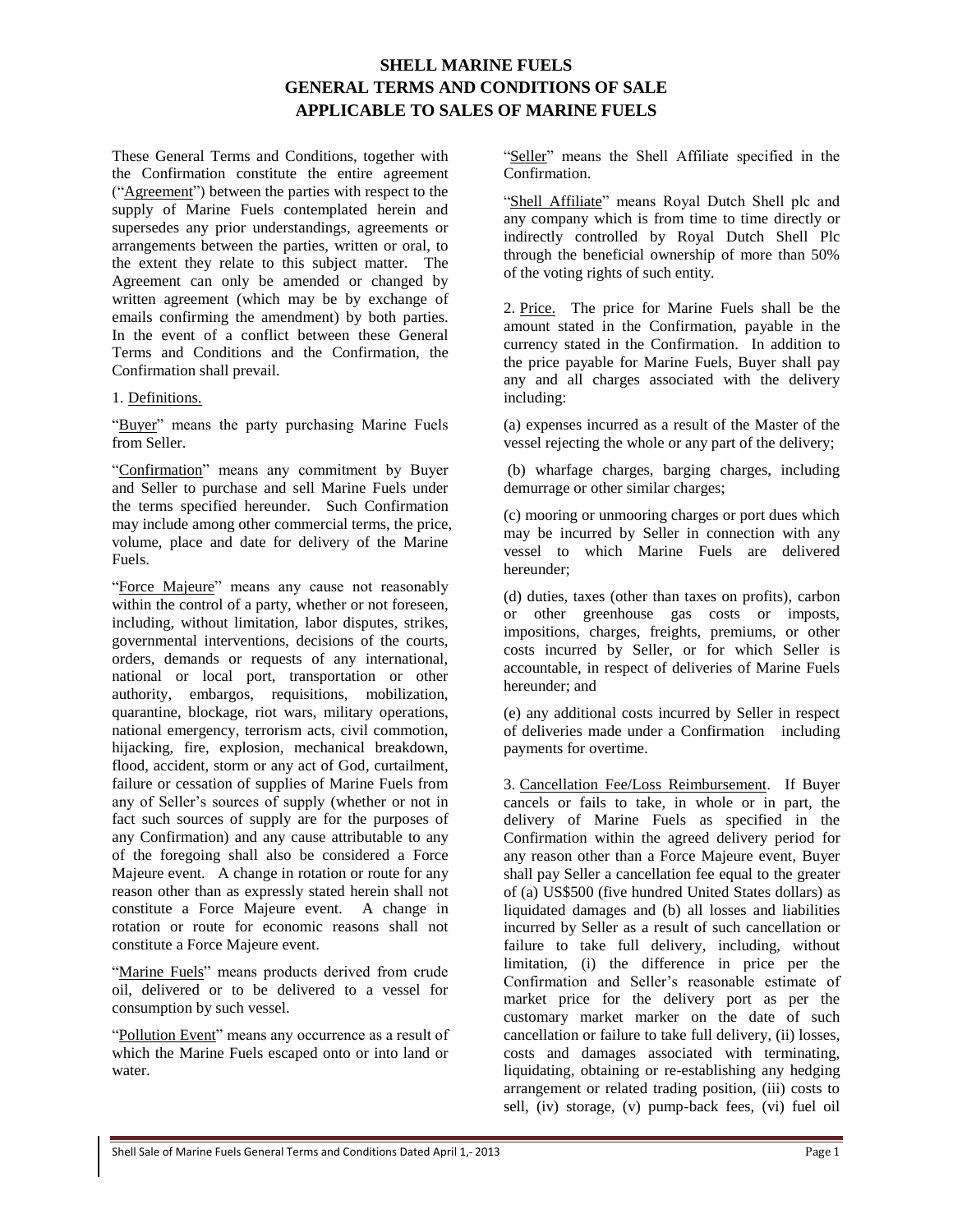downgrade expense, (vii) inspection charges and (viii) demurrage ("Actual Losses"). If the cancellation fee as set forth in section (a) is in fact higher than any Actual Losses the parties agree that it was nevertheless, at the time of contracting, a genuine pre-estimate of the losses which will be sustained as a result of Buyer's cancellation or failure to take full delivery.

4. Invoices. Seller's invoice shall be sent via electronic mail if permitted under applicable law, or by any other means designated by Seller and permitted by applicable law. Invoiced amounts may be subject to subsequent adjustment as may be necessary on receipt by Seller of additional information concerning the transaction.

5. Payment. Payment by Buyer shall be due in the currency set forth on the Confirmation and without any discount, withholding, offset or allowance. Payment shall be made by electronic wire transfer to the bank account stated on the invoice, such that funds are received into such account no later than 21 days following the date the Marine Fuels were delivered or should have been delivered if section [3](#page-0-0) applies or as otherwise agreed in writing. In addition to any other remedy allowed by law, if payment has not been received by Seller on or prior to the due date, Seller may, without notice, (a) charge interest and delivery costs on any amounts not paid by such date at the lesser of 2% per month and the maximum rate allowable under applicable law, (b) set-off any amounts Buyer may be owed by Seller or Shell's Affiliate, up to the amount Buyer owes Seller; (c) assert any rights that Seller may have against the vessel and (d) if delivery has not been made with respect to any other Confirmation, Seller may terminate such Confirmation(s) with immediate effect and without liability to Buyer and/or suspend any future deliveries to Buyer.

<span id="page-1-1"></span>6. Credit. Marine Fuels are supplied on the faith and credit of (a) the vessel being supplied and (b) Buyer. Notwithstanding and in addition to the foregoing, if the financial condition of Buyer becomes, in the sole opinion of Seller, impaired or unsatisfactory or if the Buyer has exceeded the credit limit set by Seller, Seller may demand that payment be made at any time before the date due for payment whether before or after delivery of the Marine Fuels or may demand the giving of such security as it may specify. If Buyer fails to provide such security as requested by Seller within two days of such request, or such other time as may be agreed by the parties, Seller shall, in addition

to any other remedy, be entitled to immediately suspend deliveries under (in so far as they have not already taken place) or terminate the Confirmation(s) without liability to Seller. Seller shall not be bound by any attempt by any person to restrict, limit or prohibit its lien or liens attaching to a vessel.

<span id="page-1-0"></span>7. Delivery and Health and Safety and Environmental Requirements. (a) Buyer warrants that the vessel can safely receive Marine Fuels and shall ensure that the vessel has all certificates required to comply with all relevant regulations relating to delivery of the Marine Fuels at the port or place of delivery. Buyer shall provide Seller with the maximum allowable pumping rate and pressure that the vessel requires and agree on communication and emergency shut-down procedures and advise Seller of any special conditions, difficulties, peculiarities, deficiencies or defects in respect of, and particular to, the vessel and which might adversely affect the delivery of the Marine Fuels.

(b) Delivery shall be made at the port or dock and during the delivery period specified in the Confirmation subject to the port or dock regulations and unless otherwise agreed, during Seller's normal working hours. Deliveries shall be made ex-wharf or ex-barge. Seller shall not be liable for inability to deliver on public /dock holidays. The vessel will be bunkered as promptly as circumstances permit, but Seller shall not be liable for any loss, expense, damage, delay or demurrage whatsoever which may be suffered by Buyer as a result of (1) Buyer's failure to arrive and take delivery of the Marine Fuels within the delivery period specified in the Confirmation; (2) delay from congestion affecting the Seller's facilities or (3) prior commitment of available barges, or when in Seller's opinion clear and safe berth or the assistance of qualified staff to secure the moorings is unavailable.

(c) Buyer shall ensure that either the Master of the vessel which requires delivery of Marine Fuels or the accredited representative of Buyer at the delivery port, gives not less than two local working days notice to Seller of the estimated time of such vessel's readiness to receive such Marine Fuels, identifying Buyer and specifying the grades and actual quantities of Marine Fuels and the method of delivery required. If the vessel arrives earlier than the agreed loading range, Seller shall exercise reasonable efforts to supply the vessel upon request but shall not be bound to do so until the commencement of the agreed loading range.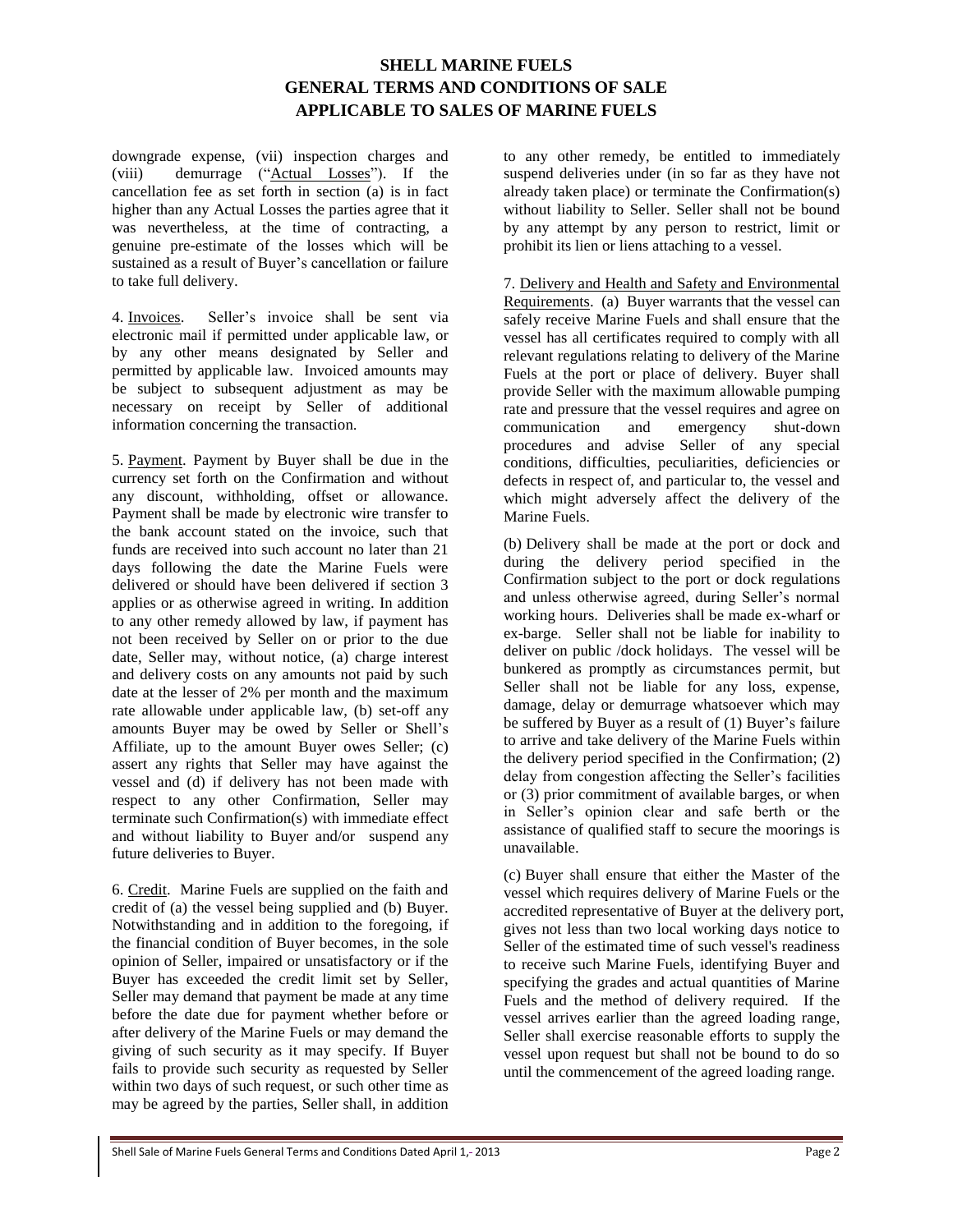(d) In any case where delivery is ex-barge, Buyer shall provide free of cost to Seller a clear and safe berth for the lighter(s) alongside the vessel's receiving lines and the assistance of qualified staff to secure the lighter(s) moorings. Buyer shall provide a safe access to the lighter, including use of the accommodation ladder. If the position of the lighter does not fit with the position of the accommodation ladder, the Buyer shall rig a pilot ladder. Buyer is responsible for a safe access to and from the lighter. Vessels will be bunkered in turn as promptly as circumstances permit but Seller shall not be liable for demurrage or for any loss, expense, damage or delay due to congestion at the terminal or to prior commitments of available barges, or when in Seller's opinion clear and safe berth or the assistance of qualified staff to secure moorings is unavailable. Buyer must be able to receive the agreed quantity of Marine Fuels plus 5%. If the delivery is ex-wharf, the responsibility for connecting the delivery facilities provided by Seller to the receiving facilities provided by the Buyer shall be in accordance with the custom of the delivery port.

(e) Unless otherwise agreed, Buyer shall not be entitled to receive Marine Fuels other than into tanks usually used as the fuel bunkers of the vessel. Buyer shall not take delivery of the Marine Fuels for export if Buyer does not have all required Government approvals and permits.

(f) Buyer agrees that, if a Pollution Event occurs before, during or after delivery of the Marine Fuels, and in addition to whatever action that Buyer may take, Seller may at its sole discretion take reasonable steps to control and terminate the Pollution Event, contain and remove the escaped Marine Fuels and clean the affected area. Buyer and Seller shall cooperate fully. If the Pollution Event is caused by an act or omission of Buyer, its servants or agents (other than Seller), Buyer shall indemnify Seller for the cost of any steps taken under this sectio[n 7 above.](#page-1-0)

(g) Buyer shall supply Seller with any documents and information concerning the Pollution Event or any programme for the prevention thereof as are requested by Seller or are required by law or regulations applicable at the delivery port.

(h) Buyer shall be fully responsible for the proper use, maintenance and repair of its equipment. Buyer will immediately inform Seller of any defects, ruptures, spills or other problems with or related to the equipment which occur during the delivery process or which may impact it.

(i) Buyer will provide ready and safe means of access to the equipment for delivery of the Marine Fuels at the delivery port and shall not obstruct access to its equipment for delivery. Delivery will not commence until such time as Seller's pre-delivery check list has been jointly and satisfactorily completed and signed by or on behalf of both Seller and Buyer.

(j) Seller and Buyer represent to each other that they are in compliance with all applicable laws and government regulations with respect to the environment and that they have policies of environmental responsibility in place concerning their respective Marine Fuels processes.

8. MSDS. To the extent required under applicable law, Seller shall provide Buyer with Material Safety Data Sheets ("MSDS") and shall provide the receiving vessel with MSDS appropriate to the Marine Fuels delivered. Buyer shall ensure that its employees, agents and contractors comply with the obligations, requirements and recommendations relating to the handling and use of the Marine Fuels.

9. Documents. On completion of the delivery of Marine Fuels, the Master of the vessel or Buyer's authorised representative shall give Seller a signed receipt in a form required by Seller of which two copies shall be retained by the Master or such representative.

10. Risk and Title. Deliveries of Marine Fuels at any particular delivery port shall be deemed to be complete and title and risk shall pass from Seller to Buyer as the Marine Fuels pass the flange connecting the delivery facilities provided by Seller with the receiving facilities provided by Buyer.

11. Quality. Buyer accepts that the Marine Fuels to be supplied hereunder shall conform to ISO 8217/2005, unless otherwise specified in the Confirmation for the relevant grade or product being delivered. This section constitutes the whole of Seller's obligations with respect to the quality of the Marine Fuels to be supplied and (save to the extent that exclusion thereof is not permitted or is ineffective by operation of law) ALL STATUTORY OR OTHER CONDITIONS AND/OR WARRANTIES AND/OR REPRESENTATIONS, EXPRESS OR IMPLIED, WITH RESPECT TO THE DESCRIPTION OR QUALITY OF THE MARINE FUELS OR ITS FITNESS FOR ANY PURPOSE, OR THE ABSENCE OF BIO-COMPONENTS IN THE MARINE FUELS ARE HEREBY EXCLUDED.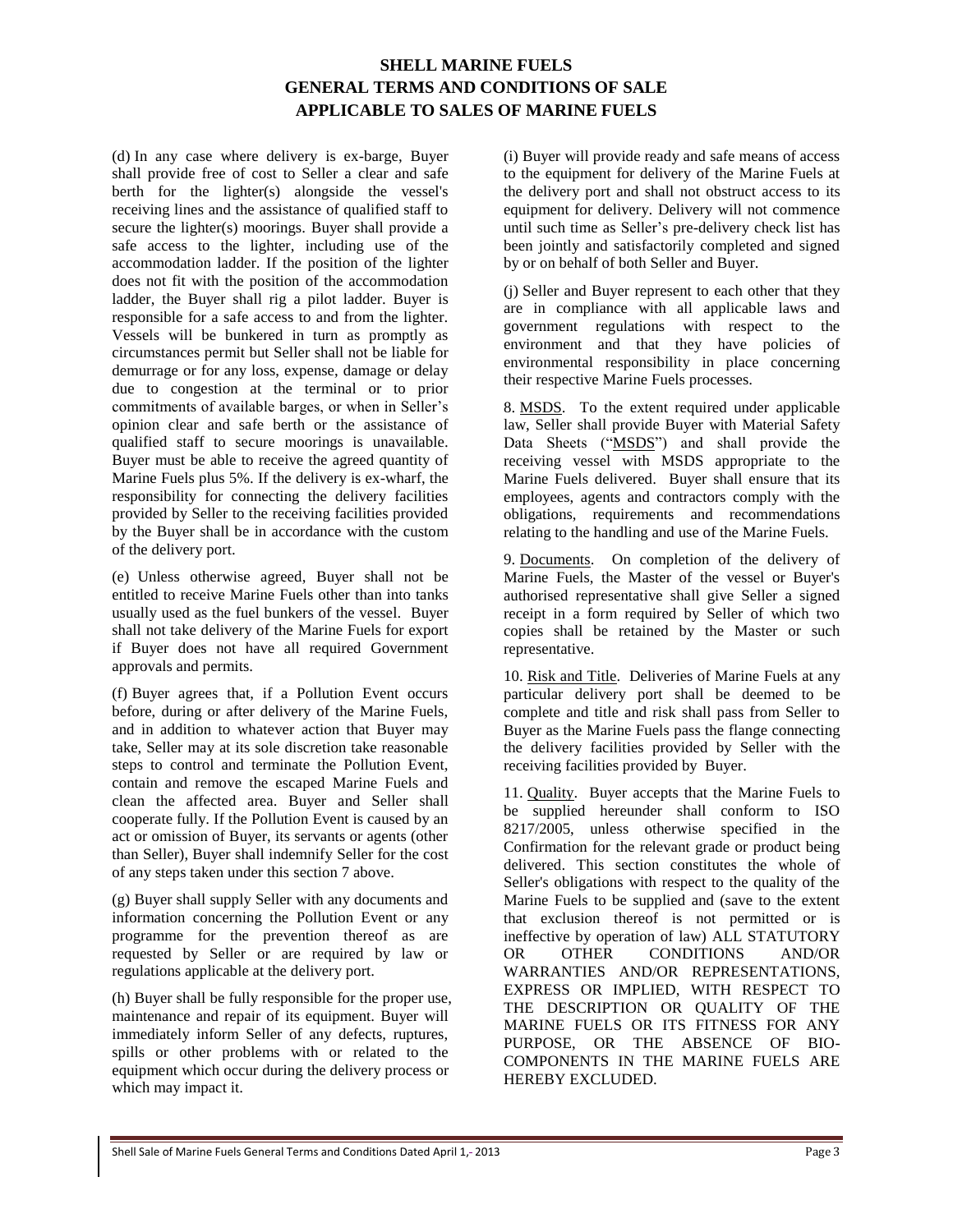12. Measurement and Samples/Quantity and Quality Claims. (a) The quantities of Marine Fuels delivered shall be measured and calculated in accordance with the ASTM – IP Petroleum Measurement Tables or the methods of any other recognised standards authority at the discretion of Seller. Absent manifest error, Seller's weights and measurements shall be final and binding as to quantity and quality. However, without prejudice to such presumption Buyer or Buyer's authorised representative may witness and check such weights and measurements.

(b) Seller shall take one primary sample of each grade of Marine Fuels delivered from which a minimum of four representative samples shall be made by Seller. Buyer and/or its representative may witness the sampling. The primary sample shall be taken only from the point immediately prior to the connection where Seller's equipment ends and Buyer's equipment begins. Samples taken from other points shall not be valid. A minimum of three of these samples shall be the quality samples. The fourth sample shall be the MARPOL Control Sample. One sealed quality sample and the MARPOL Control Sample shall be handed to the Master of the vessel and the other two quality samples retained by Seller for the longer of 15 days and the minimum period allowable under applicable law, from the date of delivery in a safe place where they will not deteriorate. Where Buyer has made a complaint or claim as provided in section  $12(c)$  the quality samples shall be retained until such complaint or claim has been finally resolved.

(c) Any complaint or claim on the part pertaining to the quality or quantity of the Marine Fuels delivered shall be made to Seller as soon as possible and in any event within the earlier of the time required pursuant to applicable law or 14 days after the date of delivery, failing which all such claims shall be waived and forever barred. Any dispute as to quantity or quality of Marine Fuels shall be determined finally and conclusively, save for instances of manifest error or fraud, by an independent expert appointed jointly by Buyer and Seller.

(d) In the case of quality disputes, the expert shall be requested to analyse one or more of the quality samples taken in accordance with the provisions herein. In determining whether a test result meets or exceeds a specification limit, the independent expert must utilize the processes contained in the relevant sections of either ISO 4259 or ASTM equivalent, and apply such processes where the test method that was used to determine the quality specification as

reported by Seller at the time of delivery was either ISO or ASTM, respectively and apply such processes to all specification parameters contained within the contractual specifications.

13. Restrictions. To the extent that Marine Fuel is sold on a duty or tax exempt basis, Buyer shall comply with all local requirements and shall execute all such documents necessary to permit the sale on such basis, including any declarations on use of the Marine Fuel. To the extent that a claim is made by any authorities against Seller on the basis that such Marine Fuel was subject to any duty or taxes and such claim arose partly or wholly due to the action, omission or fault of Buyer (including any use of Marine Fuel in domestic waters), then Buyer shall reimburse Seller for any claims, losses, costs (including costs as between attorney or solicitor and client), damages, liabilities, fines, penalties and expenses attributable to such action, omission or fault of Buyer.

14. Indemnity/Liability. Buyer shall indemnify Seller and its representatives against any claims, losses, costs (including costs as between attorney or solicitor and client), damages, liabilities, fines, penalties and expenses incurred or sustained arising out of or in connection with the delivery of Marine Fuel except to the extent that such claims, losses, costs, damages, liabilities and expenses arise through the negligent act or omission of Seller. NEITHER SELLER NOR ITS REPRESENTATIVES SHALL HAVE ANY LIABILITY TO BUYER HEREUNDER OR OTHERWISE IN THE CONNECTION WITH THE SALE OR DELIVERY OF MARINE FUELS FOR (A) LOSS OF ACTUAL OR ANTICIPATED PROFIT; (B) LOSSES CAUSED BY BUSINESS INTERRUPTION; (C) LOSS OF GOODWILL OR REPUTATION; OR (D) ANY INDIRECT, SPECIAL OR CONSEQUENTIAL COST, EXPENSE, LOSS OR DAMAGE, EVEN IF SUCH COST, EXPENSE, LOSS OR DAMAGE WAS REASONABLY FORESEEABLE OR MIGHT REASONABLY HAVE BEEN CONTEMPLATED BY SELLER OR ITS REPRESENTATIVES AND WHETHER ARISING FROM BREACH OF CONTRACT, TORT, NEGLIGENCE, BREACH OF STATUTORY DUTY OR OTHERWISE. Without prejudice to the above provisions, Seller's maximum aggregate liability to Buyer under or in connection with any delivery howsoever arising shall not exceed in aggregate the price payable by Buyer for such delivery.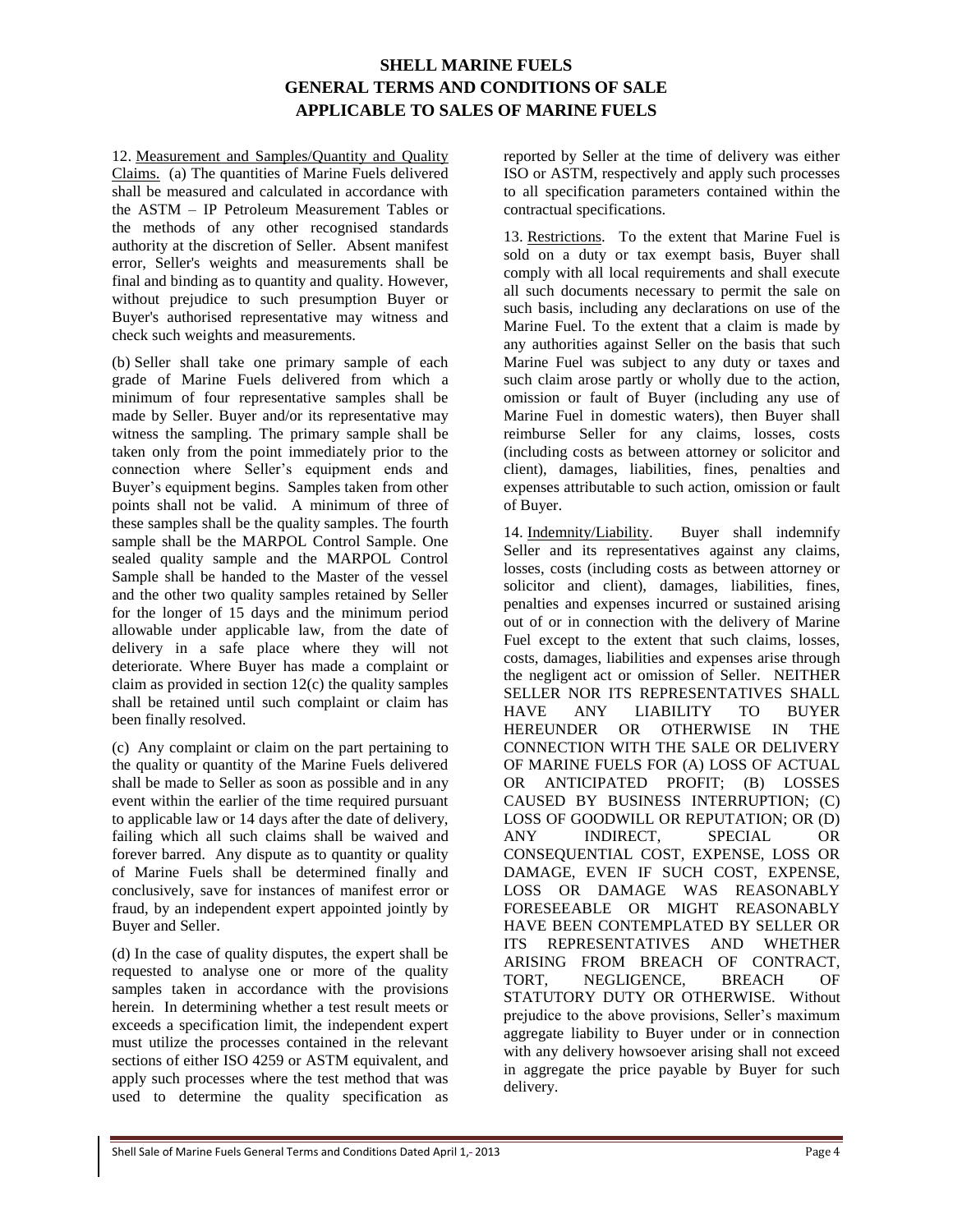<span id="page-4-0"></span>15. Termination. In addition to any rights and remedies set forth in the Agreement or as otherwise allowed by law, Seller shall be entitled to terminate the Agreement upon notice and with immediate effect :

(a) upon breach by Buyer of any payment obligations hereunder or failure by Buyer to provide security within two days of Seller's request as provided for in section [6;](#page-1-1)

(b) if, except as otherwise provided for in section [15\(a\),](#page-4-0) Buyer breaches any terms of the Agreement and fails to remedy such breach within five days of receipt of notice of such breach;

(c) on any application being made or any proceedings being commenced, or any order or judgment being given by any court, for the liquidation, winding up, bankruptcy, insolvency, dissolution, administration or reorganization or similar of Buyer; or

(d) on any suspension of payment, necessary to carry on business or compounding or making any special arrangement with creditors by Buyer.

Upon termination, all sums owed to Seller shall become immediately due and payable.

16. Force Majeure; Performance Excused. (a) Neither party shall be responsible for any failure to fulfill its respective obligations under the Agreement (other than the payment of money) if fulfillment has been delayed, hindered, interfered with, curtailed or prevented by the occurrence of a Force Majeure event. If either the availability from any of Seller's sources of supply of Marine Fuels, whether deliverable under any Confirmation or not, or the normal means of transport or delivery of such Marine Fuels is delayed, hindered, interfered with, curtailed or prevented, then Seller shall be at liberty to withhold, reduce, suspend or cancel deliveries under any Confirmation to such extent as Seller may in its absolute discretion think fit and Seller shall not be bound to acquire by purchase or otherwise additional quantities from other suppliers. Any additional quantities which Seller does acquire from other suppliers or from alternative sources may be used by Seller at its complete discretion and need not be taken into account by Seller for the purpose of determining the extent to which it is to withhold, reduce or suspend deliveries under any Confirmation. Buyer shall be free to purchase from other suppliers any deficiencies of deliveries of Marine Fuel caused by the operation of this section but Seller shall not be responsible for any additional cost thereby incurred by Buyer.

(b) Seller reserves the right to increase the price charged for any Marine Fuel (whether the price was originally determined by reference to Seller's prices or separately agreed in writing) if there is any increase in the costs incurred or to be incurred by Seller in making the relevant supply due to factors which are beyond the control of Seller, including without limitation any increased taxes, duties, the making of any law, order, byelaw or other regulation, the occurrence of any currency fluctuation affecting the cost of any imported items.

17. Trade controls and boycotts. Notwithstanding anything to the contrary herein, nothing in the Agreement is intended, and nothing herein should be interpreted or construed, to induce or require either party to act or refrain from acting (or agreeing to act or refrain from acting) in any manner which is inconsistent with, penalized or prohibited under any laws, regulations or decrees of the United Kingdom or United States of America or other official government rules or requirements applicable to such party which relate to foreign trade controls, export controls, embargoes or international boycotts of any type.

18. Facilitation Payments and Anti-Corruption. (a) Buyer and Seller each agree and undertake that in connection with the Agreement, they will each respectively comply with all applicable laws, rules, regulations, decrees and/or official government orders of the United Kingdom, United States of America and any other relevant jurisdiction relating to anti-bribery and anti-money laundering.

(b) Buyer and Seller each represent, warrant and undertake that they shall not, directly or indirectly (1) pay, offer, give or promise to pay or authorize the payment of any monies or other things of value to (i) a government official or an officer or employee of a government or any department, agency or instrumentality of any government; (ii) an officer or employee of a public international organization; (iii) any person acting in an official capacity for or on behalf of any government or department, agency, or instrumentality of such government or of any public international organization; (iv) any political party or official thereof, or any candidate for political office; and (v) any other person, individual, entity at the suggestion, request or direction or for the benefit of any of the above-described persons and entities; or (2) engage in other acts or transactions, in each case if it is in violation of or inconsistent with the anti-bribery or anti-money laundering legislation of any relevant jurisdiction.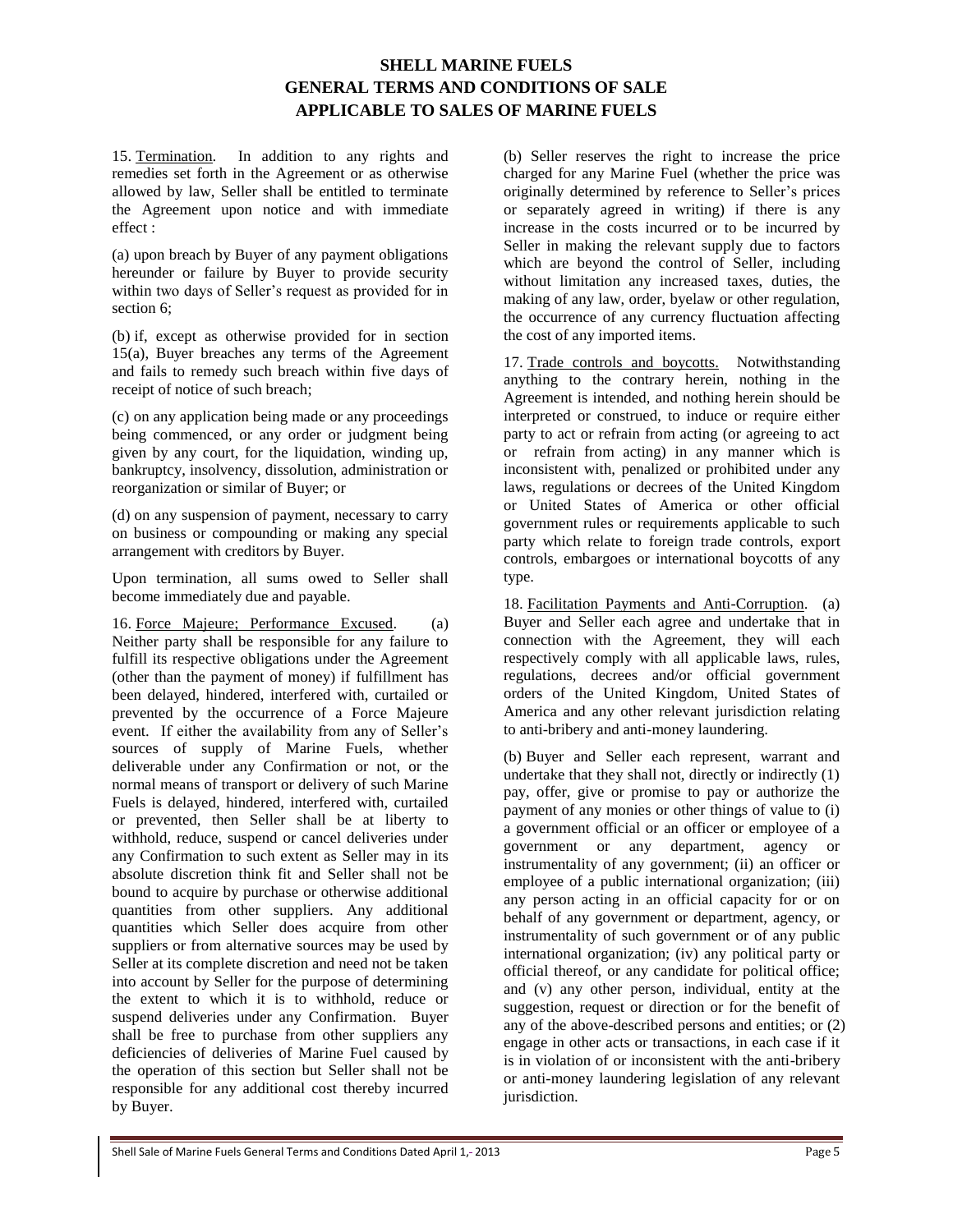19. New and Changed Regulations. The parties are entering into a Confirmation in reliance on the laws, rules, regulations, decrees, agreements, concessions and arrangements ("Regulations") in effect on the date hereof with governments, government instrumentalities or public authorities affecting the Marine Fuels sold hereunder including, but without limitation to the generality of the foregoing, those relating to the production, acquisition, gathering, manufacturing, transportation, storage, trading or delivery thereof, insofar as such Regulations affect Seller.

In the event that at any time and from time to time during the term of a Confirmation any Regulations are changed or new Regulations become effective, and the effect of such changed or new Regulations (a) is not covered by any other provision of these terms and conditions, and (b) has a material adverse economic effect upon either Seller or Buyer, then Seller or Buyer (as the case may be), shall have the option to request renegotiations of the prices or other pertinent terms provided for in these terms and conditions. Said option may be exercised by the relevant party at any time after such changed or new Regulation is promulgated, by written notice of desire to renegotiate, such notice to contain the new prices or terms desired by that party. If the parties do not agree upon new prices or terms within thirty (30) days after the relevant party has given such notice, the relevant party shall have the right to terminate any Confirmation at the end of the said thirty (30) day period. Any Marine Fuels lifted during such thirty (30) day period shall be sold and purchased at the price and on the terms applying hereunder without any adjustment in respect of the new or changed Regulations concerned.

20. Notices. Except where expressly stated otherwise, a notice, demand, request, statement, or other communication under or in connection with the Agreement shall only be effective if it is in writing. E-mail communication is permitted provided however that any notice of breach or an event of default sent by email must be followed by a fax or letter sent via courier if the recipient does not respond or otherwise expressly acknowledge receipt of such e-mail notice within two business days of such e-mail notice being sent. Unless otherwise provided herein, notice shall be deemed to have been given on the day on which such communications ought to have been delivered in due course or postal, courier or email communication. Any notice received outside of the recipient's normal business hours shall be deemed received on the next business day. Unless otherwise

specified in writing, notices shall be sent to each party at the addresses set forth in the Confirmation.

21. Waiver. Failure by any party to enforce any provision of the Agreement shall not in the absence of a written confirmation of a waiver be construed as a waiver of such a provision. No waiver by either party of any provision of the Agreement shall be construed as a waiver of any succeeding breach of the same or any other provision of the Agreement.

22. Severability. The validity of the provisions of an Agreement shall not be affected if any particular provision or provisions of the Agreement is or are declared illegal, unenforceable, or contrary to law or public policy. If as a result of a specified declaration any of the rights or obligations of a party are materially affected, then the parties shall meet and negotiate in good faith in order to arrive at an amendment of the provision(s) of the Agreement so affected, in such manner as will most closely and accurately reflect the intents and purposes of the Agreement.

23. Assignment. The Agreement shall inure to the benefit of and be binding upon the parties and their respective permitted successors and assigns. Buyer shall not assign all or any part of the benefit of, or any rights or benefits under, the Agreement without the prior written consent of Seller.

24. Language. Each notice, demand, request, statement, or other communication under or in connection with the Agreement shall be in English. Les parties aux présentes ont convenu que la présente Convention ainsi que tous autres actes ou documents s'y rattachant soient rédigés en anglais seulement mais sans préjudice à tous tels actes ou documents qui pourraient à l'occasion être rédigés en français seulement ou à la fois en anglais et en français.

25. No Partnership. Nothing in the Agreement and no action taken by the parties in connection with the Agreement shall constitute a partnership, association, joint venture or other co-operative entity between any of the parties.

26. Information. (a) Data supplied, whether personal or otherwise, by a Buyer and/or which relates to a Buyer's account will be held and processed by computer or otherwise by Seller to operate Buyer's account(s); to confirm, update and enhance Seller's customer records; for statistical analysis; to establish any identity or otherwise as required under applicable legislation; to assess each Buyer's credit status on an ongoing basis; and otherwise as considered necessary or appropriate by Seller. In each case the processing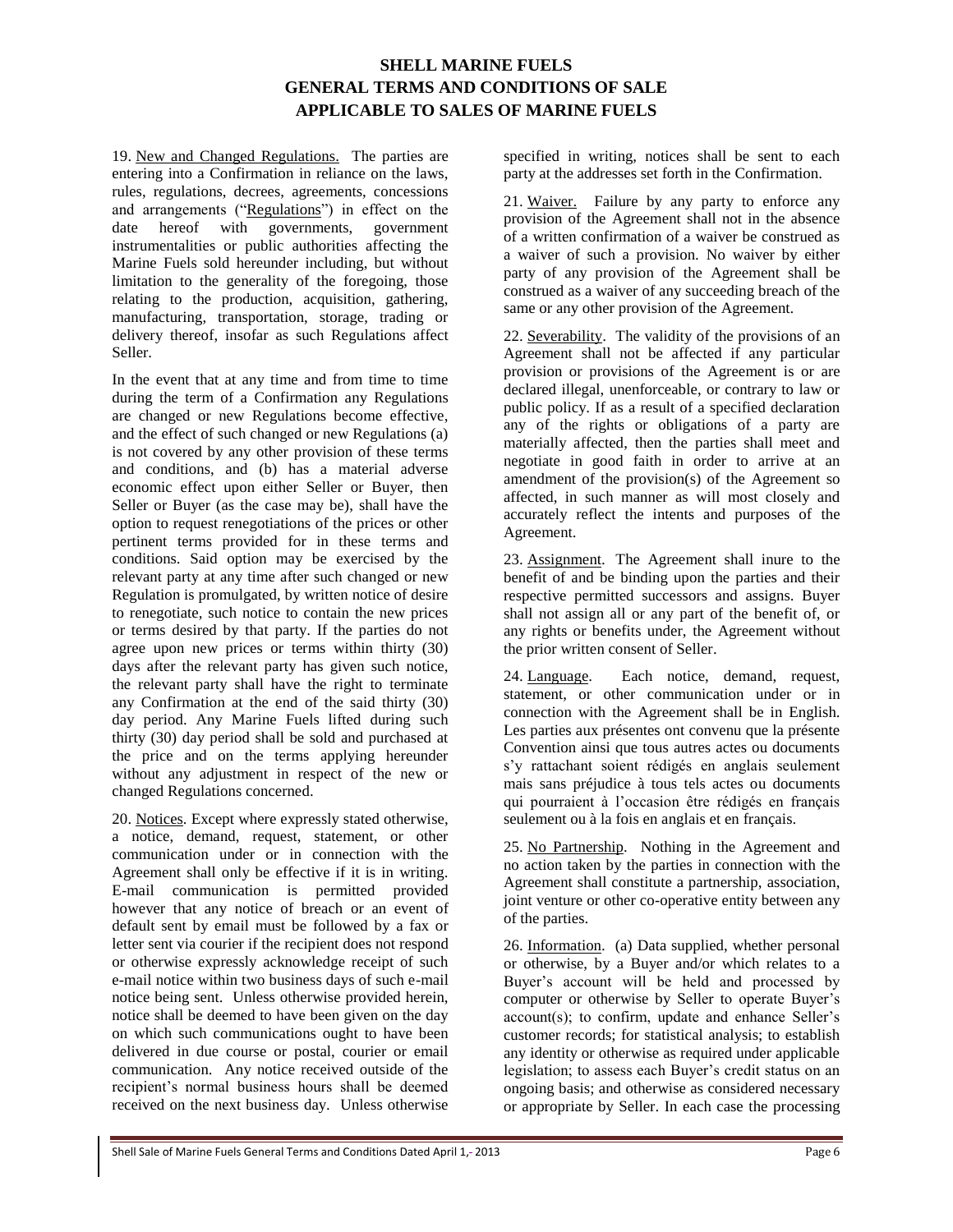may continue after the Agreement has ended. Alternatively, Buyer may be requested to complete or fulfill other checks as may be necessary to satisfy credit assessments, money laundering or fraud detection requirements.

(b) Seller may disclose data relating to Buyer and/or Buyer's account(s) (a) to any Shell Affiliate (b) to a credit reference agency where it may be accessed by other financial institutions to assist assessment of any application for credit made to Seller and for debt tracing and fraud prevention; (c) to any agent or sub contractor of Seller performing services in connection with Buyer's account; (d) to any person to whom Seller proposes to transfer any of its rights and/or duties under the Agreement; (e) to any guarantor or person providing security in relation to Buyer's obligations hereunder; (f) as required or permitted by law or any regulatory authority; and/or (g) as otherwise considered necessary or appropriate by Seller.

(c) Notwithstanding anything to the contrary and without waiving any rights or remedies that Seller may have, all monies due and owing by Buyer to Seller shall become due and payable immediately if Seller discovers that any information provided by Buyer to Seller is materially inaccurate.

27. Third Party Beneficiaries. Except as otherwise set forth in Section 14, the Agreement is intended solely for the benefit of the parties and nothing in the Agreement shall be construed to create any rights in favor of, any duty to or standard of care with reference to, or any liability to any third party.

28. Agent Jointly and Severally Responsible. If Buyer enters into a Confirmation through an agent, such agent shall be liable not only as agent but also jointly and severally liable as principal for the performance of all obligations hereunder.

29. Confidentiality. Each party shall treat as confidential all information obtained as a result of entering into or performing the Agreement which relates to the subject matter of these terms and conditions; or the other party. Each party agrees that it will (i) not disclose any such confidential information to any person other than any of its directors or employees who needs to know such information in order to discharge his/her duties; (ii) not use any such confidential information other than for the purpose of satisfying its obligations under any Agreement; and (iii) procure that any person to whom any such confidential information is disclosed by it complies with the restrictions contained in this

section as if such person were a party to any Agreement. Notwithstanding the other provisions of this section, either party may disclose any such confidential information: (x) if and to the extent required by law or for the purpose of any judicial proceedings; (y) to its affiliates (including Shell Affiliates), professional advisers, auditors and bankers, (z) if and to the extent the information has come into the public domain through no fault of that party. The restrictions contained in this section shall continue to apply for a period of two years following termination of the Agreement.

30. Warranty Disclaimers. EACH PARTY ACKNOWLEDGES THAT IT HAS ENTERED INTO THE AGREEMENT AND IS CONTRACTING FOR THE SALE AND PURCHASE OF MARINE FUELS AS DESCRIBED IN THE CONFIRMATION. THE PARTIES NEGATE ANY OTHER REPRESENTATION OR WARRANTY WITH RESPECT TO THE MARINE FUELS DELIVERED UNDER THE AGREEMENT, WHETHER WRITTEN OR ORAL, EXPRESSED OR IMPLIED, INCLUDING ANY REPRESENTATION OR WARRANTY WITH RESPECT TO MERCHANTABILITY OR FITNESS FOR ANY PARTICULAR PURPOSE.

<span id="page-6-0"></span>31. Governing Law. The Agreement shall be governed by the laws of the jurisdiction as set forth in sections  $31b$ ,  $31(c)$  $31(c)$  and  $31(d)$  below, without reference to its conflict of laws provisions. The United Nations Convention on Contracts for the International Sale of Goods shall not apply and shall be expressly excluded from the Agreement.

(b) If Seller is a Shell Affiliate other than Shell Trading (US) Company or Shell Trading Canada, the Agreement shall be governed by the law of England and Wales and except as provided in section 12(c) herein, any dispute arising out of or in connection with the Agreement, including any question regarding its existence, validity or termination, shall be referred to and finally resolved by arbitration under the LCIA Rules, which Rules are deemed to be incorporated by reference into this section [31.](#page-6-0) The number of arbitrators shall be one. The seat or legal place of arbitration shall be London. The language to be used in the arbitration shall be English.

(c) If Seller is Shell Trading (US) Company, the Agreement shall be governed by the General Maritime laws of the United States of America and to the extent that such laws do not apply, then the laws of the State of Texas shall govern, without reference to its provisions for conflict of laws. Both parties